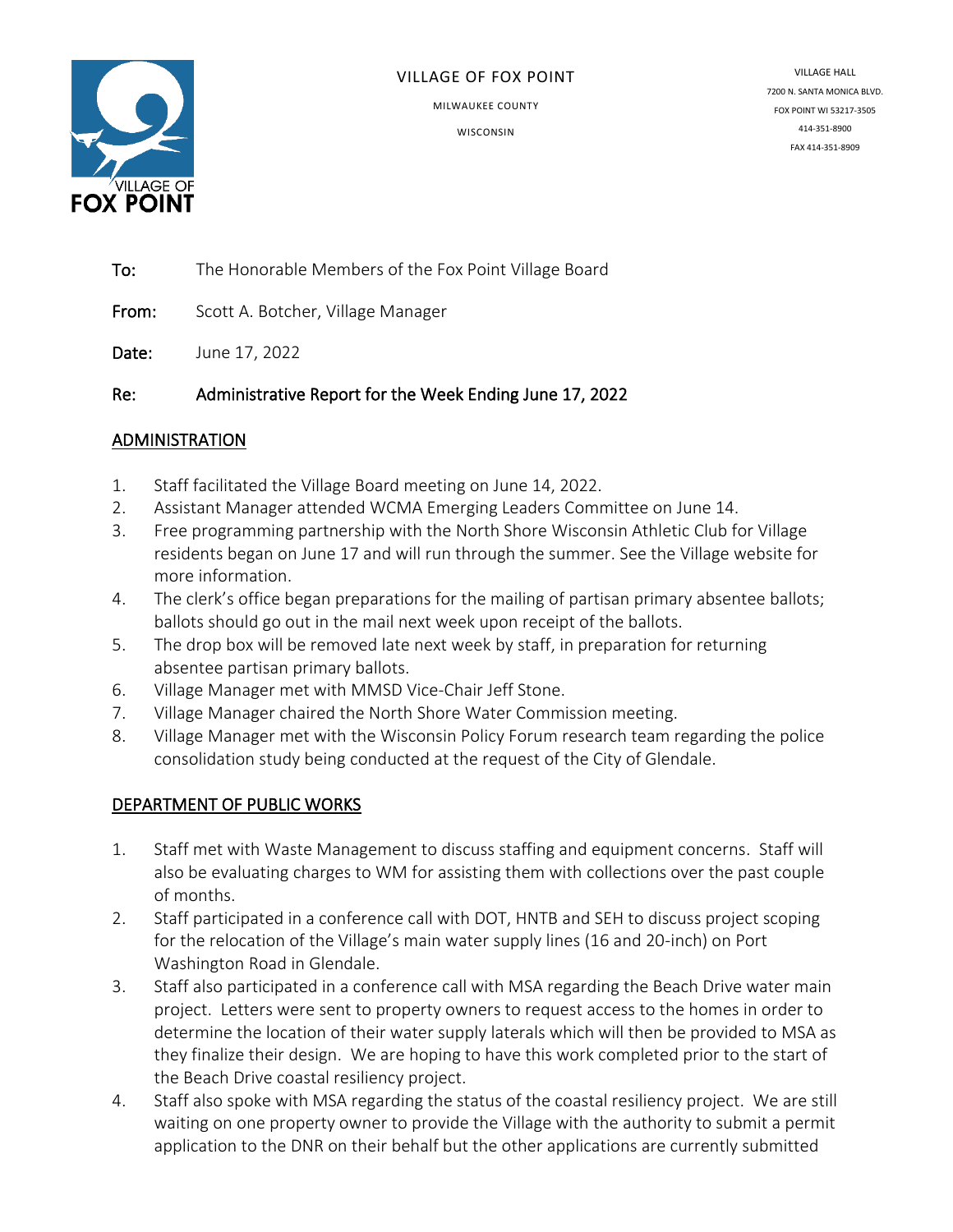and under review. We have also heard back from the Army Corps of Engineers on the ordinary high-water mark and will continue to work with them to establish that number.

- 5. Staff has been busy coordinating building repairs and quotes. Work is currently underway to repair the boilers and lines that provide heating and cooling to portions of the building. Staff also worked with a contractor to obtain a quote on roof repairs likely needed for Village Hall.
- 6. Staff has been busy with the pool particularly after the rain events this week and attempting to balance the chemicals.
- 7. Water utility staff were alerted to water draining into a catch basin at Green Tree and Barnett and, after meeting with a leak correlator, discovered a leak a north of where we completed the road and utility project two years ago. The leak will be repaired next week.
- 8. Water utility staff also responded to a dirty water complaint, assisted in turning off water for work being done on private plumbing, addressed a low water pressure complaint and participated in the meetings with DOT and our consultants.
- 9. DPW staff has been busy with normal activities and responding to minor storm damage (downed trees and/or limbs), performing asphalt patching and prepping for the Rock the Fox.
- 10. Staff performed PMs on the water truck and lawn mowers and worked with the vendor on warranty issues associated with the scooters.

## POLICE DEPARTMENT

- 1. Officers responded to a report of disorderly conduct after a resident reported damage occurring in the home and an argument occurring. The subject left the scene prior to the officer's arrival and was located a short time later where they were arrested for disorderly conduct – domestic violence and criminal damage to property. The subject was transported to the Milwaukee Criminal Justice Facility and the case was referred to the district attorney for review.
- 2. Officers responded to a report of fraud after a resident's credit card information was used to purchase items for delivery in Rice Lake, Wisconsin. The card was immediately canceled and the charges are in dispute with the bank. The officer's investigation remains open as the address is verified and possible suspects identified through a joint investigation.
- 3. Officers responded with North Shore Fire Rescue after a person reported having their foot impaled by a pitchfork. Officers located the person and determined that the car they were riding in drove over the pitchfork and the tine pierced the floor of the car before entering the passenger's foot. The officer provided first aid on scene before turning care over to NSFR. The officer canvased the area for a possible owner of the pitchfork for investigative follow-up.
- 4. Officers responded to a report of theft after three bicycles were taken without permission from the Fox Point Pool. The bicycles were left unlocked in the bike rack during the day and missing when the owners returned. No witnesses were located to provide suspect information. PLEASE LOCK YOUR BIKES.
- 5. Officers responded to assist Bayside police who were conducting a field interview on a subject at the bus stop during hours the bus does not run. Bayside officers were assisting the subject with a ride home when Fox Point officers located a car in the ditch belonging to the subject.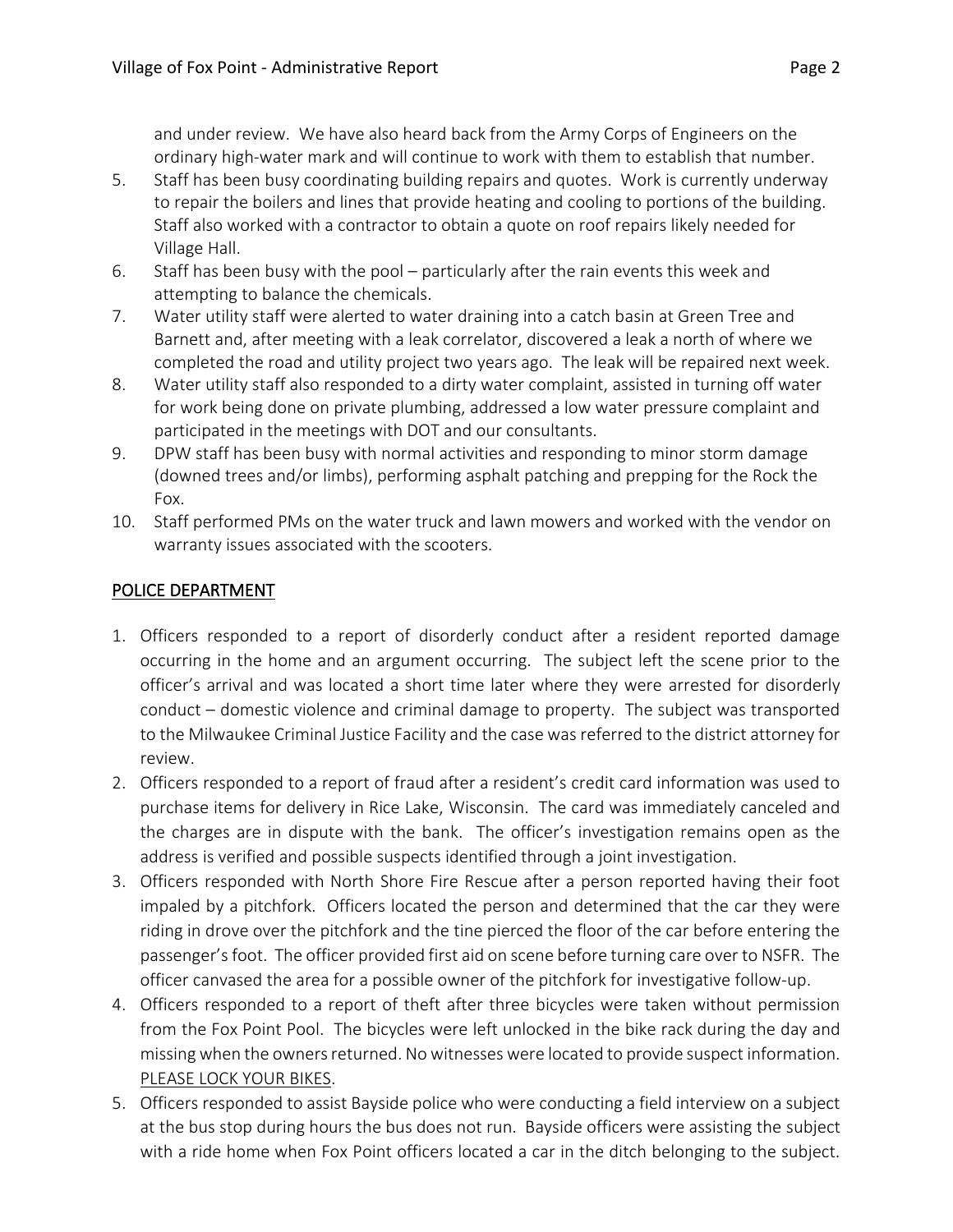During the field interview, the Fox Point officers determined that the subject was impaired and subsequently arrested them for operating while intoxicated. The case will be heard in municipal court.

- 6. Officers responded to a welfare check for a subject slumped over the steering wheel of a car in a parking lot. The officers identified marijuana in plain view while speaking with the driver and determined his ability to operate the car was impaired. The driver was subsequently arrested for possession of marijuana and operating a motor vehicle while impaired by a controlled substance.
- 7. Chief Freedy met with the Wisconsin Policy Forum research team regarding the police consolidation study being conducted at the request of the City of Glendale.
- 8. Officers responded to a report of disorderly conduct related to an adult child in a residence consuming alcohol. The incident was causing a disturbance in the home and the adult child agreed to stay at a hotel to resolve the matter. No criminal activity was noted.

# NORTH SHORE FIRE DEPARTMENT

Ten recent promotees, nine new hires and two retirees were recognized at a badge pinning ceremony on June 16 at Station 81.

Retirees honored in attendance: Lt. David Bernal, FF Stephen Leahy

Recent promotions recognized: Assistant Chief Toby Carlson, Battalion Chief Eric Riechert, Battalion Chief Bryan Calvert, Captain Peter Ziegelbauer, Captain Ken Jankowski, Fire Lieutenant Robert Jones, Fire Lieutenant Scott Smith, Fire Lieutenant Tyler Vahsholtz, EMS Lieutenant Chris Miller, Heavy Equipment Operator Greg Gilles

Newly Hired Firefighter/EMTs/Medics: FF/PM Jerod Mikkelsen, FF/EMT John Angelli, FF/PM Anthony Gonzalez, FF/PM Alexander Knaus, FF/EMT Bailey Lucio, FF/EMT Nicholas Salerno, FF/PM Tanner Bomkamp, FF/EMT Alexander Mross, FF/EMT Antonio Salerno.

- Tuesday and Wednesday of this past week had excessively high call volume for the Department. The high heat and storms likely contributed to this increase in call volume.
- Other significant calls for service this week included:
	- o Structure Fire at 8119 N. Regent Rd in Fox Point.
	- o Kitchen Fire at 1700 W. Bender Rd in Glendale.
- The Fire Commission met on June 16 and approved HEO Promotion Eligibility List. The top two candidates on the list, Daniel Muller and Sean Phelps were promoted effective June 16 due to two current vacancies in the position. Congratulations to Dan and Sean.
- The Joint Fire Training Academy Recruit Class finishes today (June 17). Candidates will transition to their shift assignments next week.
- Administrative Staff continues to work with the Department's health insurance brokers to seek quotes on employee health insurance providers for 2023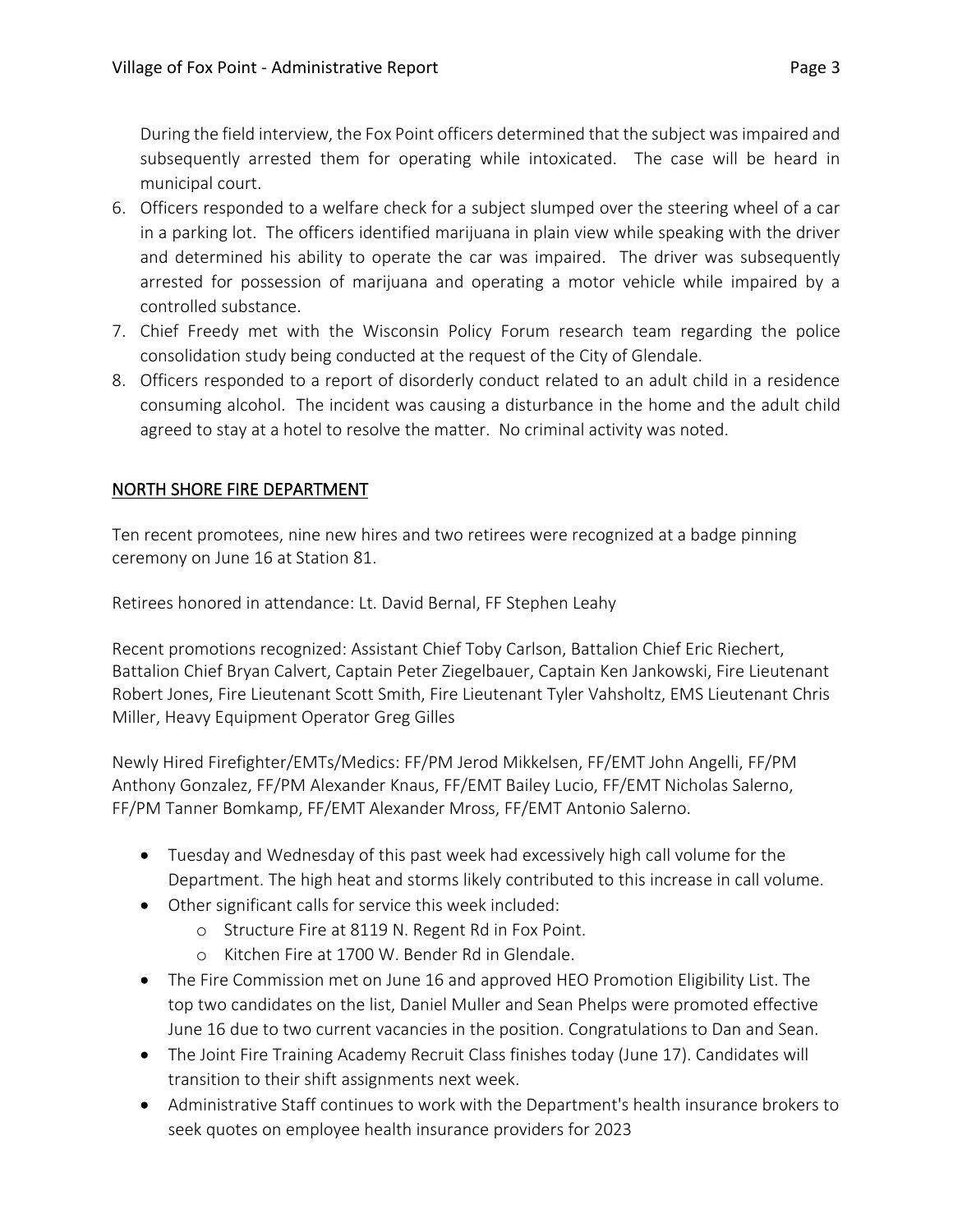#### NORTH SHORE HEALTH DEPARTMENT

### NSHD Healthy Highlight 6/8/22: Open Water and Swimming Safety

According to the CDC, drowning is the second leading cause of unintentional injury death among children ages 1-14 years. Whenever open water is around, whether that be a pool, hot tub, lake, pond, river, or even a shallow kiddie pool, it is important to take precautions to limit the risk of drowning.

- Never leave children unsupervised around water.
- Talk to your kids about open water and swim safety so they understand the risks of swimming without a responsible adult.
- Choose an adult or adults in charge of watching children when they are swimming or around water. Take turns and avoid distractions.
- Don't confuse the ability to swim with not being able to drown. Swimming lessons are important, but even kids who know how to swim are at risk.
- Life Jackets Save Lives! Your children should wear life jackets at all times when on boats or near bodies of water. Make sure the life jackets are of the proper size for the wearers. Life jackets should also be worn when swimming for children who need extra support, or in situations where even strong swimmers are at higher risk – high winds and waves, cold, murky, or moving water, etc.<https://dnr.wisconsin.gov/Topic/Boat/LifeJackets>
- When entering open water when you cannot see the bottom or are not familiar with it, enter feet first and wade slowly. Rocks, uneven surfaces or drop offs can be hard to see. Do not dive when you do not know the depth or if obstructions could be hiding in the water.

The Wisconsin DNR has a Beach Monitoring and Assessment program, which includes the testing of coastal public beaches and beaches at all of the Wisconsin State Parks. As part of this program, our department monitors the water quality at Atwater, Klode and Doctor's Parks throughout the summer by testing the water at least twice weekly for the presence of *E. coli* bacteria. Based on the test results, beaches are either considered open with no advisory (green sign), open with an advisory indicating that caution should be used at the beach because of elevated bacteria levels (yellow sign), or a beach may be closed due to highly elevated bacteria levels (red sign).

Before heading out to the beach, check for any advisories or closures: <https://dnr.wisconsin.gov/topic/Beaches>

### Immunizations (Appointment Required):

We provide vaccinations for individuals who are underinsured or uninsured, including infant and child routine immunizations and those required for school.

Please call 414-371-2980 to find out what vaccines we have available and to make an appointment:

# Brown Deer Office

3rd Tuesday of the month • 3:30-5pm